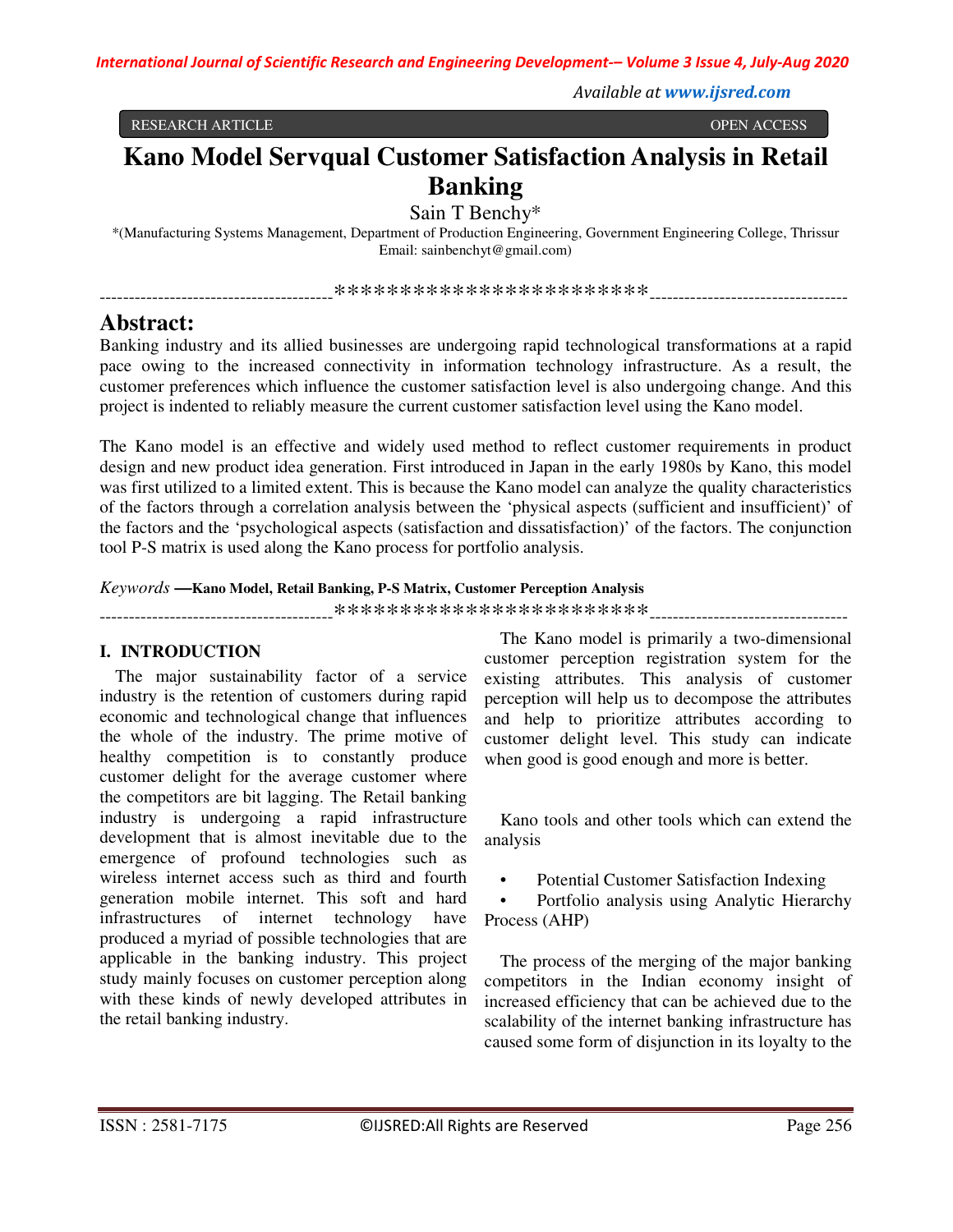average customer. And the emergence of a new type of monitory systems such as cryptocurrencies pose a threat to the legacy monitory infrastructure. This disjunction happening in the State Bank Of India has announced itself to be a problem to be analyzed for customer retention. Also, it is important to be an independent study so as to become neutral as possible.

## **II. PROBLEM DEFINITION**

The retail banking sector recently exploded with a myriad of options in which electronic cash transfer and electronically regulated debit-credit processing are the most advanced and latest in addition. This cause the revaluation of the legacy banking tools such as cheque and other options to become necessary. The revaluation according to the customer perception of these different attributes is a must in persisting customer satisfaction along with the transforming technologies currently in use. This study proceeds in prioritizing these attributes according to the level of customer satisfaction. The need for a renewed methodology is suggested by the insights of the two-and

three-factor theories of customer satisfaction, such as Kano's framework. The two-dimensional attribute analysis is employed insight of improved accuracy of the customer response. The hybrid, PCSI tool that can be used in conjunction with the traditional Kano model. The diversified banking tools evidently produce the nonlinear and asymmetric customer satisfaction levels. The PCSI tools is promising in this aspect.

Recent socio-economic developments in India brought about various reformations in the banking structure. The emergence of the payments bank, status upgrades for NBFC's , merger and acquisitions in scheduled banking all are the projecting tip of the iceberg above the ocean of changes in the monitory system infrastructure . Banking sector is recently being accused of various loan frauds, in which the credit repayment assessment for large corporations are being corrupted internally and thus cause a large sum of credit being irretrievable. And the burden of the

deficit credit is redistributed to the end consumer who is not at all involved in credit transactions. There where also news of banks being in a verge of liquidation due to this process. This diverted the attention towards various transaction related attributes in banking which is not directly related to the credit-debit processing in the industry. Internet banking, NEFT , IMPS , UPI , Debit Cards etc where the main focus of the study. Also the emerged novel banking sector of paymens bank pose a higher threat to the legacy banking industry.

 The bureaucratic and highly departmentalized nature of the banking industry causes a heavy threat to any new reformations. The centralized bank is not able to make any stringent quality control on retail banking. The worst situation in which the banking system inefficiency is translated towards the common public is unacceptable. The Kano model on the selected attributes will help in reducing the system inefficiency by prioritizing on the portfolio sectors of the the bank which is promising.

## **III. OBJECTIVE OF THE STUDY**

The study is in the pursuit of the systematic approach on the categorization and prioritization of different banking attributes extracted out form the general understanding of the civilians and later weigh the perception of the customers on these attributes. The attribute prioritization or hierarchical decomposition is the primary motive and this process of sorting is for the purpose of selective application of the portfolio analysis on each of the selected attributes. The Kano model we chose is infact a more reliable measuring tool of customer perception. The study procedure being independent or divorced from the established banking or financial systems are critical for the unbiased customer perception registration. Third-party estimation of the financial structure customer perception validate the first level of the transparency of the study.

The financial structures which are standalone are very rare in the Indian economy. The RBI and Banking Ombudsman are some of the rare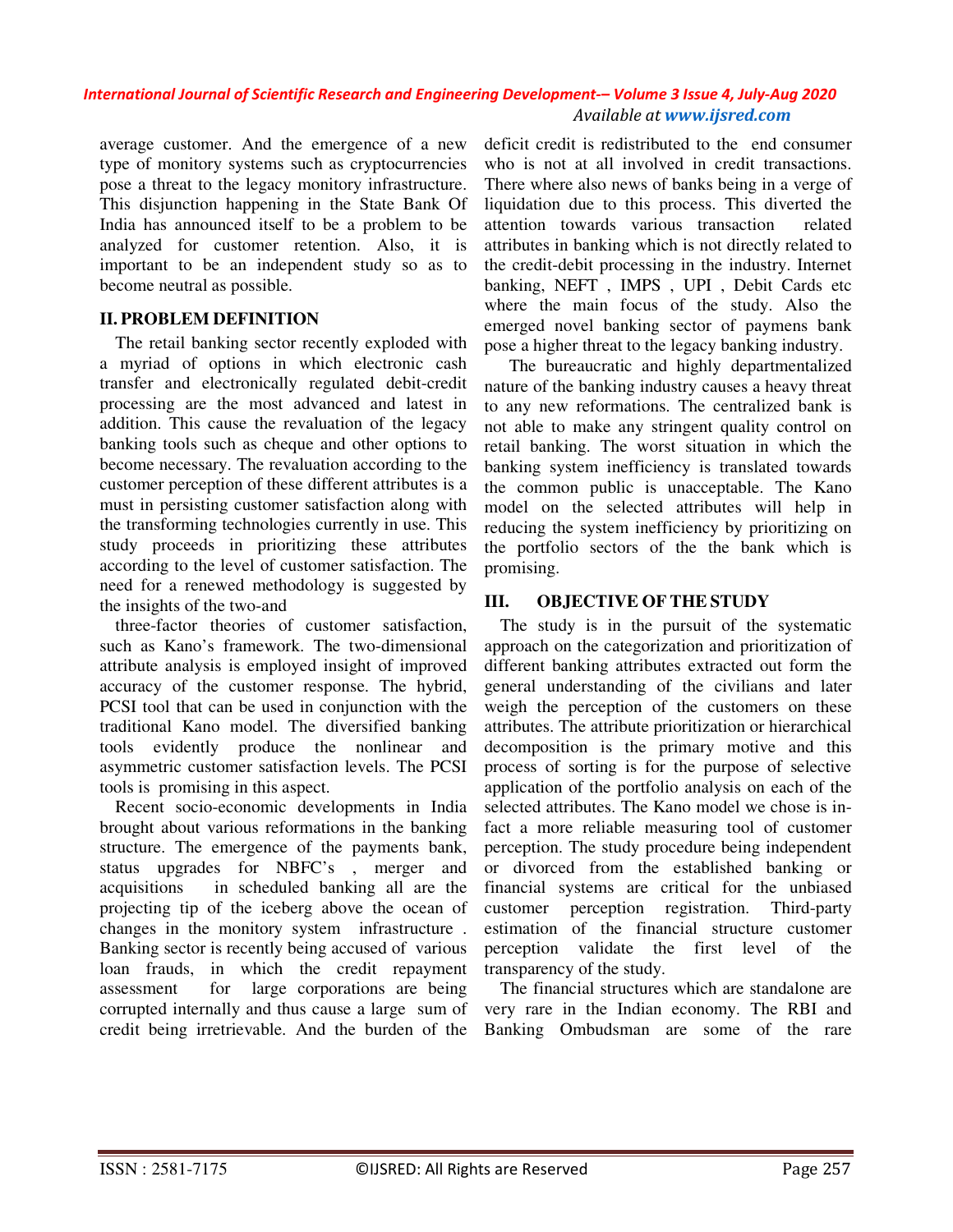standalone entities of the structure. And it is being observed that these entities are struggling to make different banks in India to be compliant with the laws produced by the government of India. This study can act as an external customer perception to which the bank can reflect on. This study also projects towards various competing financial or monitory infrastructure which can invade the economy if the current banking system is ignoring customer perception.

## **IV. LITERATURE SURVEY**

This literature survey focus on the subsequent developments on the basic Kano (1984) model and the usage or benefits of the conjunction tools that are used along with basic Kano Model.

## *A. Early Development*

The Kano model was developed in 1984 by Noriaki Kano. It aims to connect the requirements fulfilled by products or services with customer satisfaction and identifies three types of requirements that influence ultimate customer satisfaction. The Kano model is an effective and widely used method to reflect customer requirements in product design and new product idea generation. First introduced in Japan in the early 1980s by Kano, this model was first utilized to a limited extent. However, in recent years, awareness of its usefulness has been increasing. Research on satisfaction index based upon the Kano model is also conducted in numerous areas. This is because the Kano model can analyze the quality characteristics of the factors through a correlation analysis between the 'physical aspects (sufficient and insufficient)' of the factors and the 'psychological aspects (satisfaction and dissatisfaction)' of the factors. Therefore, the Kano model is a useful way to analyze the differences in quality valuation depending on the level of sufficiency for participants' requirements and the status of satisfaction of customers by factors for activating banking-industry cooperation.

#### *B. Further Developments*

After the year 2009, the introduction of the internet infrastructure into the market decreases the latency of customers responding to the newly introduced or existing attributes of the service of a company. Various internet forums and data hosting websites can gather up huge amounts of end-user generated perception data that can be accessed through the internet. This kind of response is making firms to regularly analyze customer perception in order for customer retention and company endurance. The paper of Suh et al. (2019) discusses the importance of the collaboration of industry and the Universities that in pursuit of technological excellence for the continual improvement of the students. The study suggests the constant improvisation of the curriculum according to the customer perception of the attributes of the company products in order to become a reliable company. This easily reflects on the pull strategy on the Kanban Systems where instead of the customer perception here there uses the need for the objects or tools required for the production to be ready in order to drastically reduce the inventory that can save a lot of inventory carrying cost and product obsolesce. The same is applicable here but as customer perception. The investigation proceeds through the application of a conjunction tool SI matrix, constructed through the calculation of the Potential Customer Satisfaction Index (PCSI) and Mean customer satisfaction level. It identifies twenty factors relevant to the issue as the precursor for the formation of the questionnaire. And later these attributes are weighed according to the customer perception using the tools described above. Investments' priorities on the portfolio are the objective of study.

The Tahanisaz et al (2020) investigates on passenger satisfaction in the airline industry. This study also utilizes conjunction mathematical constructs such as the positive delight of the attributes and the negative disgust of attributes and used for constructing an SQA performance rating. Besides the previous paper it segregates the customer /passenger to various clusters according to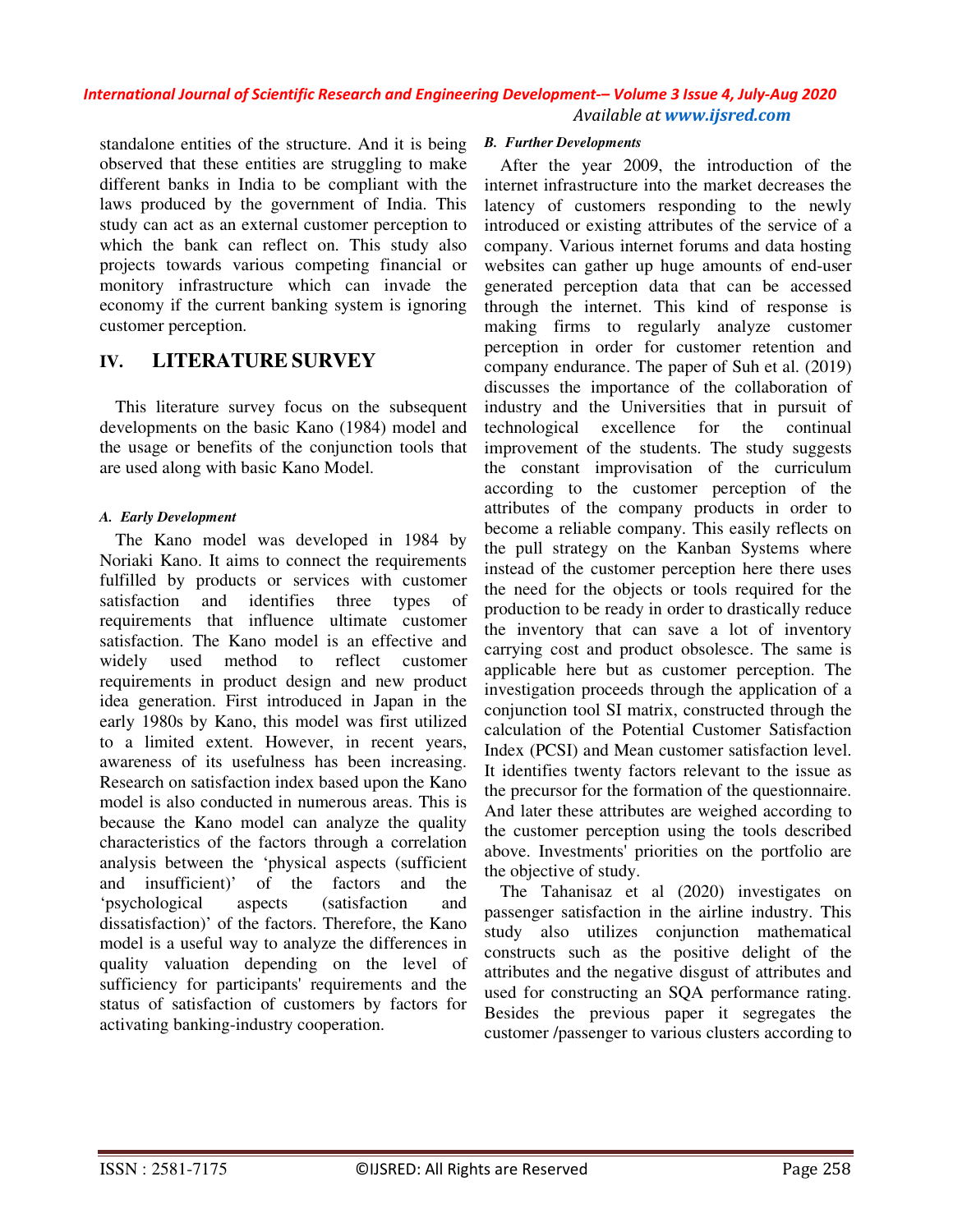the class and proceeds with the Kano model. This study answers to question that without considering various needs and expectations of different customers, increasing the quality of service does not lead to customers' satisfaction at all. Thus, this the study argues that customers should segmented based on their expectations into distinctive groups in order to determine the satisfaction attributes of each class.

Kano in later studies (2001) indicate that an attribute that was an attractive attribute when it was introduced will gradually become a one dimensional and then must-be attribute. This shows the development of general product perception as time goes. Various tools that are also proposed for the investigation are QFD, SERVQUAL, FMEA, etc. This study uses SERVQUAL method as it is the most direct and unbiased registration system. to determine the<br>
a class.<br>
1001) indicate that an<br>
1001 ve attribute when it was<br>
1001 y become a one-

Service charges for various SBI retail banking services are recently in constant change. This may be influenced by various banking reformations recently. The common trend to degrade transactions by cash is observed and is achieved by constraining cash transactions by imposing service charges on those attributes. It is observed that various RBI regulations for promoting digital transactions are behind the moves. But the scope and range of these regulations are not been strictly imposed by RBI. This leads to disproportional tariffs between different banks for the same services. Various cash handling charges, ATM transaction frequency limits, Cash deposit charges, etcare suspected to have prominently come under the above category. It is also suspected that the lowering of the GDP of the nation causes the increased risk on debit flow in various businesses. And so it is suspected that banks are diverging form these aspects and towards various other service charges that directly affect the end customer who is not directly involved in loan-related transactions. This trend of receding from easy and collateral-free loan processing for various businesses, and thus degrading economic growth is worrying. The aspects promoted this study to focus on the service attributes offered by increasing the quality of service does<br>customers' saits action at all. Thus, this<br>argues that customers should be<br>based on their expectations into the<br>groups in order to determine the N<br>multibutes of each class.<br>Later stud ensional and then must-be attribute. This shows<br>development of general product perception as<br>e goes. Various tools that are also proposed for<br>investigation are QFD, SERVQUAL, FMEA,<br>This study uses SERVQUAL method as it is<br> s and proceeds with the Kano model. This the bunk for improving customer satisfaction in<br>needs and expectations of different bunk in the bunk for improving customers satisfaction in<br>needs and expectations of different bun

this area.

## **V. KANO MODEL PRELIMINARY PRELIMINARY**

#### *A. Kano Model Concepts*

Discusses as before this model of customer perception registration started from the work of Noriaki Kano in 1984. And in recent years th model has been extended in various ways for efficient assimilation of customer feelings regarding a product or service. The Kano model is based on the presupposition that a customer holds perspectives about a an attribute or functionality in conscious and subconscious level. The conscious level perception may be clear but the unconscious level is not ready to articulate from customer side. The Kano model is supposed to measure these two levels or two dimensions of same attributes through functional and dysfunctional questions. The horizontal axis represents functionality and vertical axis for satisfaction level. Three major type of trending characteristics are must dimensional and attractive. Discusses as before this model of customer<br>reeption registration started from the work of<br>priaki Kano in 1984. And in recent years this model has been extended in various ways for<br>efficient assimilation of customer feelings regarding<br>a product or service. The Kano model is based on<br>the presupposition that a customer holds<br>perspectives about a an attribute

#### **B.** Must-Be / Threshold /Basic Attributes Trendline

Must be are also known as basic or threshold attributes. These attributes have become a sufficient attribute to the product without which customers will not be willing to use the product or service. Customer satisfaction is not promised by these attributes. Without these basic attributes, a product or service is not at all even have a healthy competition in the same segment.



Figure.1 Basic Attributes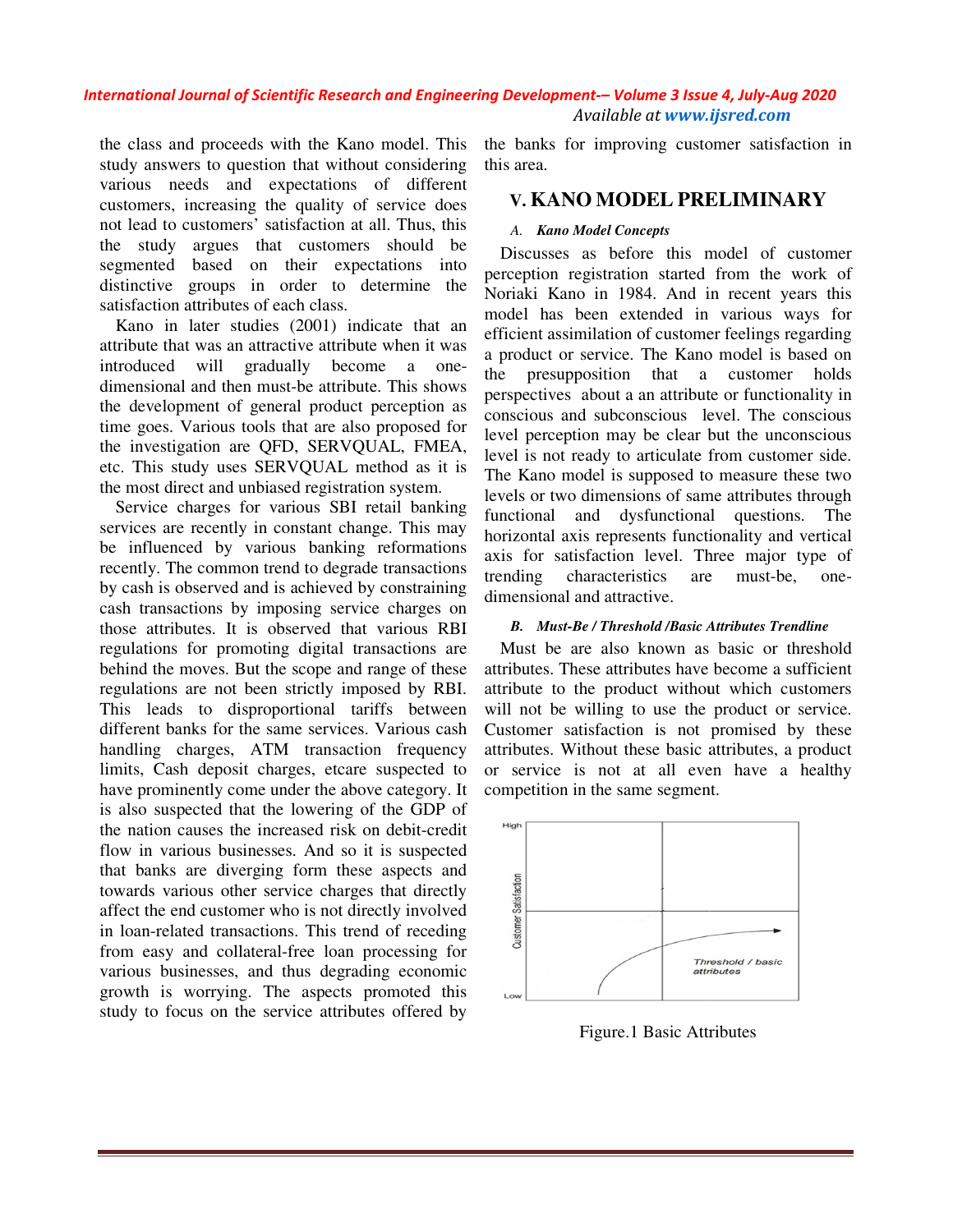#### *C. One Dimensional/ Performance/ Linear Attributes Trendline*

This type of attributes lies on a straight line that is having a 45-degree slope with respect to the functionality axis. That is this trend pattern attributes will be scattered along the coarse line. It can be inferred this attribute is not introduced in the recent development of the product but is having a stable customer recognition and satisfaction for having this attribute included. And the upward trend of the attribute line indicates in fact there is much more to be improved on this attribute if so the customer delight will increase linearly upon increments on the service level of this attribute. These attributes, if improved positively according to the customer delight, later on, it will gradually move towards must-be attributes showing that almost maximum customer delight achievable is achieved. hat the ern<br>
It the gate of the starter of the gate of the starter of the starter of the starter of the starter of the conduction and beginning that the starter of the starter of the starter of the starter of the starter o degree slope with respect to the<br>is. That is this trend pattern<br>exactered along the coarse line. It<br>is attribute is not introduced in the<br>ent of the product but is having a included. And the upward<br>of the attribute line indicates in fact there is<br>ment delight will increase linearly upon<br>ments on the service level of this attribute.<br>e attributes, if improved positively according<br>e customer del



Figure.2 Performance Attributes

#### *D. Attractive/ Exciters/ Delighter Attribute Trendline*

The position of this attribute on this trend line indicates that this is the most recent introduction to the product or service line where the presence of the attribute itself is delightful for the customer. And it can be also shown that any possible impro of this attributes performance will an exponential increase in customer delight denoted by the exponential curve. The absence of this attribute may not be easily recognizable by a new customer and may not produce a dissatisfaction as the previous two attributes did. An emerging company should focus on such attributes in order to achieve a high competitive advantage due to the superior delight sensation of the customer.



#### *E. Indifferent And Reverse Attributes*

Indifferent attributes tend to focus in the origin or center of the plot which indicates that those attributes are not being recognized or appreciated in not possibly in a strong positive or negative perspective. Which indicates that those attri importance or influence on the customer is minimal. These attributes can be later ignored or avoided in subsequent generation of the product with out affecting the customer perception. Figure 3 Attractive/Exciter Attributes<br>
E. Indifferent And Reverse Attributes<br>
Indifferent attributes tend to focus in the origin or<br>
center of the plot which indicates that those<br>
attributes are not being recognized or ap

Reverse attributes in contrast has a high negative affinity in producing a dissatisfaction in customer by merely having a presence in the product characteristics. These attributes must be avoided and removed from the portfolio investment to avoid customer dissatisfaction increase. importance or influence on the customer is mi<br>These attributes can be later ignored or avoid<br>subsequent generation of the product with<br>affecting the customer perception.<br>Reverse attributes in contrast has a high neg<br>affini



Figure 4 Kano Model Comprehensive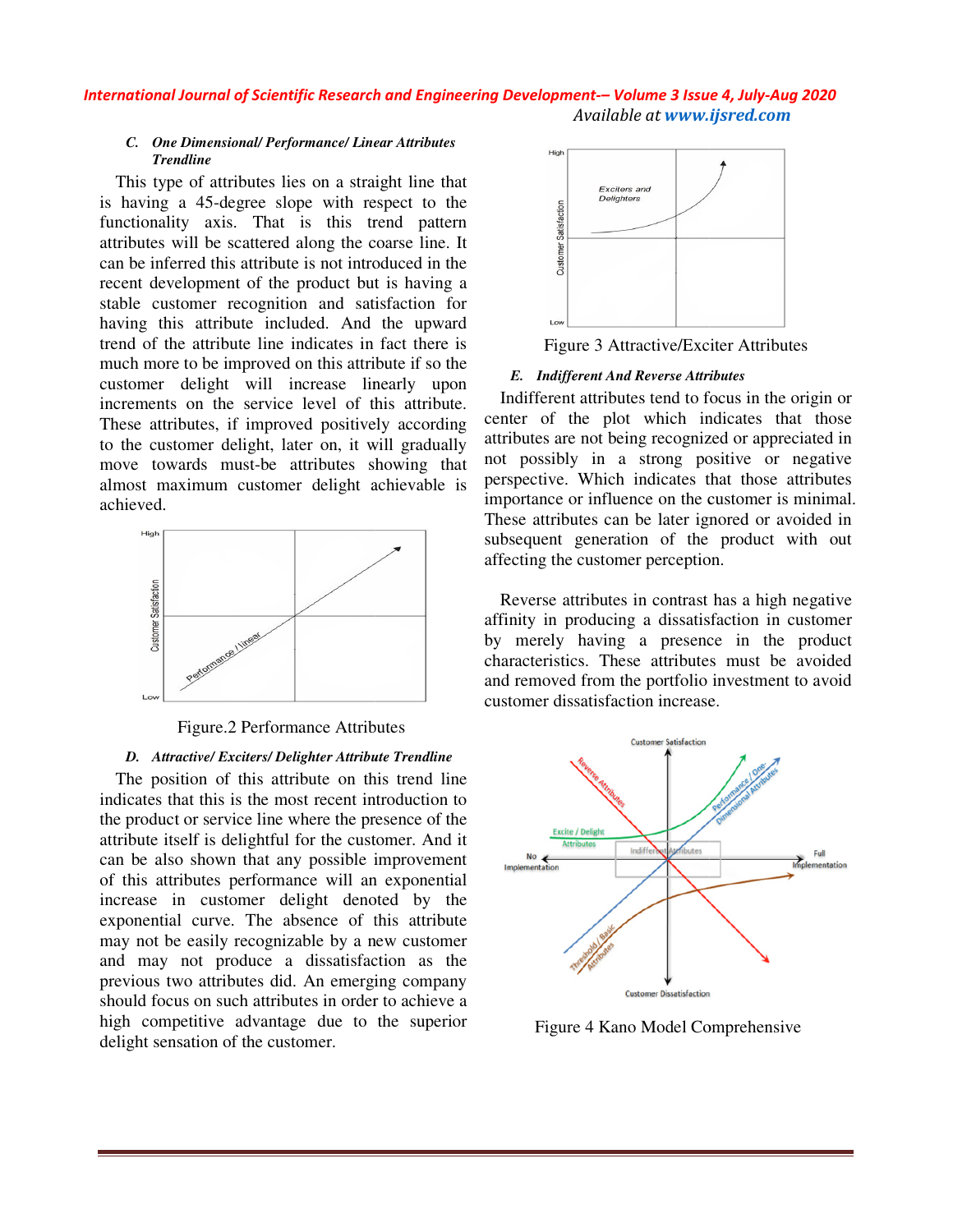Generally, any company having competition in the same segment of product or service need to update the attributes and features of products for the endurance of the company in the market. This process of update of the features can be achieved through various methods. But the model proposed by Kano (1984) has the inherent capacity to measure the customer's conscious and unconscious perceptions. So this method can evaluate customer perception in detail. Also when developing new attributes to products this method helps to project the existing customer perception to the future attributes and thus helps the companies informing portfolio strategies for the future. The five types of attributes will invoke different customer perception as detailed before. And this segregation is the key to a successful investment strategy.

## **VI. METHODOLOGY**

#### A. *Attribute Selection And Sorting*

The process of the investigation relayed first by the selection of the some important attributes currently need to be investigated. But the selection process is not a simple random selection at all. The selection of the attributes have to be in such a way that the attributes selected are of primal importance for the customer and that any changes positive or negative should have an effect on the customer perceptive and company portfolio strategies.

#### B. *Banking Sub-Sector Selection*

The banking sector has a very wide varieties of banking structure in terms of the operational area , credit debit handling, monetary transaction infrastructure. Nationalized, scheduled, commercial, payment, co-operative, RRB's, etc. Payment banks, RRB are a recent addition to the nationwide monitory infrastructure to complement various segments of banking customers in the country. The payment banks came into existence to facilitate prominently digital monitory transactions. This need is surged up because of various digital infrastructure that can scale up the electronic

transaction process radically. NEFT, IMPS, UPI, etc are the recent additions that facilitated it. These payment banks which having overlapping service categories with the traditional banking system poses expansion of the competition in common attributes. So it is clear that the nationalized banking sector needs a clear portfolio calibration. SBI is prominent in this category of nationalized banks within which portfolio calibrations can have a huge impact on the customer base. The huge customer base of the SBI savings account makes the data collection reliable and easy.

#### C. *Attribute Comparison*

As the project attributes are selected for a prominent impact on the customer base, the study included some of the very newest addition of attributes in the savings banking usage structure. It is also been carefully observed that the selected attributes or the attributes comparable are present in the major competitor's portfolio. As the banking customer is normal to have two or more accounts. So that during the perception analysis the customer can relate his perception on the other familiar account. This will increase perception accuracy in a normal customer base.

#### D. *Selected Attributes*

- Mobile Banking (A1)
- Prompt Transaction Alerts (A2)
- Internet Banking (A3)
- Cheque book/ leaves (A4)
- Restricted free withdrawals (A5)
- Debit Card (A6)
- One Time Password (OTP) responsiveness (A7)

• Responsiveness in seeking product and rate information (A8)

- Responsiveness in Lodged complaints (A9)
- Frontline staff responsiveness (A10)
- Automatic Teller Machine (A11)
- Insurance cover on bank deposit (A12)
- Locker facility (A13)
- International transaction charges (A14)
- IMPS fund transfer  $(A15)$
- UPI: BHIM SBI Pay (A16)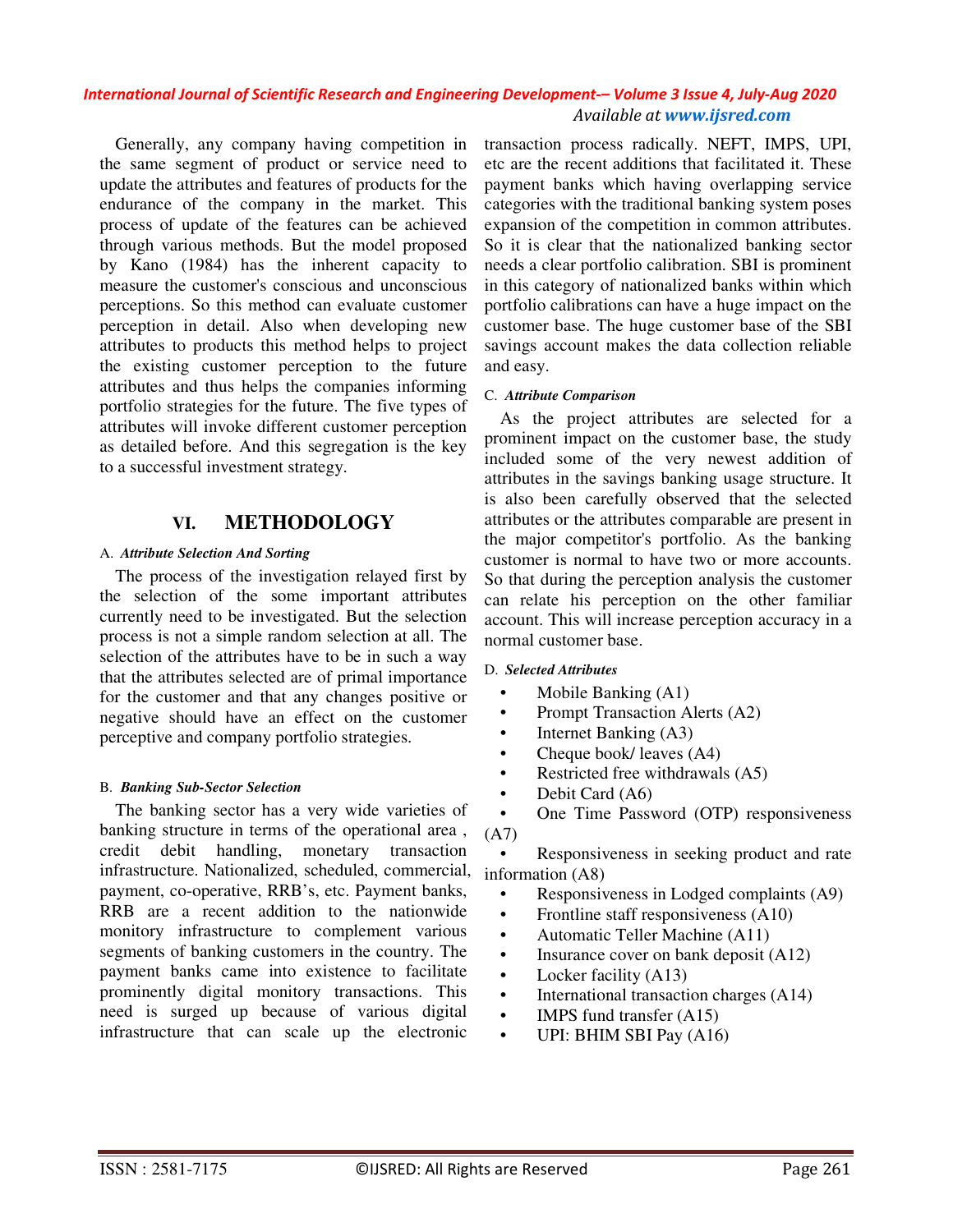• Doorstep Banking (DSB) (A17)

• Cash Deposit Transaction charges and Cash handling charges (A18)

Card usage at Point of Sale (A19)

Easiness and speed of website navigation in internet banking (A20)

• Security/trust of the online banking website (A21) • Security/trust of the online banking web<br>
21)<br>
• Website appearance and Site aesthetic (A<br>
• Efficient search engine (A23)<br>
• Interest Rate (A24)<br>
• Electronic Clearing Service (ECS) (A25)

- Website appearance and Site aesthetic (A22)
- Efficient search engine (A23)
- Interest Rate (A24)
- 

#### **E.** Questionnaire Preparation And Valuation

The questionnaire formation is relatively a straight forward procedure. Discussed before are the two dimensions in the Kano model, and the questions have to be formed to relatively measure these two dimensions.

#### F. *Functional And Dysfunctional Questions*

These two types of questions are required for measuring two dimensions in customer perception. These questions can be relatively thought as measuring the conscious and unconscious level of customer understanding, in a rough sense. The functional question is asked in a positive way and the dysfunctional question is asked in a negative way. For example in in the diverse of the diverse of the diverse of the diverse of the diverse of the diverse of the diverse of the diverse of the diverse properties of the properties of the properties of the properties of the properties o ions in the Kano model, and the<br>to be formed to relatively measure<br>sions.<br>*I Dysfunctional Questions*<br>repess of questions are required for<br>dimensions in customer perception.<br>is can be relatively thought as<br>conscious and un

1. Rate your satisfaction if the service has this attribute? (functional)

2. Rate your satisfaction if the service did not have this attribute? (dysfunctional)

for both questions, the customers are presented with five alternative responses for selection

I like it that way/It must be that way/I'm neutral/ I can live with it that way/ I dislike it that way

#### G. *General Rating Question*

In order to measure current satisfaction level when comparing to other alternatives a third question is used in conjunction with the other two questions explained above. Example

Rate your current satisfaction on this attribute? And the possible responses are:

## H. *Kano Evaluation Table*

| $\lambda$<br>ges and Cash:                                       | 12:<br>1:Extremely Dissatisfied<br>Moderately<br>Dissatisfied /3: Neutral /4: Moderately Satisfied<br>/5: Extremely Satisfied                          |                                      |                                                                                                           |                                   |                    |                                           |                                  |  |  |
|------------------------------------------------------------------|--------------------------------------------------------------------------------------------------------------------------------------------------------|--------------------------------------|-----------------------------------------------------------------------------------------------------------|-----------------------------------|--------------------|-------------------------------------------|----------------------------------|--|--|
| 19)<br>navigation in                                             | H. Kano Evaluation Table<br>The two dimensional question format has to be                                                                              |                                      |                                                                                                           |                                   |                    |                                           |                                  |  |  |
| nking website                                                    |                                                                                                                                                        |                                      | understood using the Kano evaluation table. The<br>various trend line characteristics explained before is |                                   |                    |                                           |                                  |  |  |
| esthetic (A22)                                                   | reflected in the evaluation table.<br>Table 1: Kano Evaluation Table                                                                                   |                                      |                                                                                                           |                                   |                    |                                           |                                  |  |  |
| $CS)$ (A25)                                                      | KANO questionnaire                                                                                                                                     | Dysfunctional form of the question   |                                                                                                           |                                   |                    |                                           |                                  |  |  |
| relatively a                                                     |                                                                                                                                                        |                                      | $1$ )I<br>like it<br>that<br>way                                                                          | $2)$ It<br>must<br>be that<br>way | 3) I am<br>neutral | 4)I can<br>live<br>with it<br>that<br>way | 5)I<br>dislike it<br>that<br>way |  |  |
| ed before are                                                    | <b>Functional</b><br>form of the                                                                                                                       | 1)I like it<br>that way              | o                                                                                                         | A                                 | A                  | A                                         | o                                |  |  |
| odel, and the<br>vely measure                                    | question                                                                                                                                               | 2)It must<br>be that<br>way          | R                                                                                                         | I                                 | L                  | I                                         | M                                |  |  |
|                                                                  |                                                                                                                                                        | 3) I am<br>neutral                   | R                                                                                                         | $\mathbf I$                       | I                  | I                                         | M                                |  |  |
| required for                                                     |                                                                                                                                                        | 4)I can<br>live with<br>it that      | R                                                                                                         | I                                 | 1                  | I                                         | М                                |  |  |
| er perception.<br>thought<br>as                                  |                                                                                                                                                        | way<br>5)I<br>dislike it<br>that way | R                                                                                                         | R                                 | R                  | R                                         | Q                                |  |  |
| cious level of<br>n sense. The<br>itive way and<br>in a negative | This table represents the entire possibility space<br>mapped on. The terms in this table are<br>Q: Questionable Attributes<br>A: Attractive Attributes |                                      |                                                                                                           |                                   |                    |                                           |                                  |  |  |
| rvice has this                                                   |                                                                                                                                                        |                                      |                                                                                                           |                                   |                    |                                           |                                  |  |  |
| rvice did not                                                    | O: One-dimensional Attributes<br>M: Must-be Attributes<br>I: Indifferent Attributes                                                                    |                                      |                                                                                                           |                                   |                    |                                           |                                  |  |  |
| are presented<br>ction                                           | R: Reverse Attributes                                                                                                                                  |                                      |                                                                                                           |                                   |                    |                                           |                                  |  |  |
| y/I'm neutral/<br>hat way                                        | The following topics follow on how to create the<br>frequency chart from the table. Questionable<br>attributes are generally been avoided from the     |                                      |                                                                                                           |                                   |                    |                                           |                                  |  |  |
| sfaction level                                                   | proceedings in any conjunction method.<br>I. Mathematical Framework                                                                                    |                                      |                                                                                                           |                                   |                    |                                           |                                  |  |  |
| ives a third<br>the other two                                    | The frequency data obtained referring to the table                                                                                                     |                                      |                                                                                                           |                                   |                    |                                           |                                  |  |  |

- Q: Questionable Attributes
- A: Attractive Attributes
- O: One-dimensional Attributes
- M: Must-be Attributes
- I: Indifferent Attributes
- R: Reverse Attributes

#### I. *Mathematical Framework*

The frequency data obtained referring to the table and the current satisfaction level is admitted to the framework detailed below. The projecting towards portfolio analysis based on the P-S Matrix that follows. ributes are generally been avoided from the<br>oceedings in any conjunction method.<br>Mathematical Framework<br>The frequency data obtained referring to the table<br>d the current satisfaction level is admitted to the<br>nmework detaile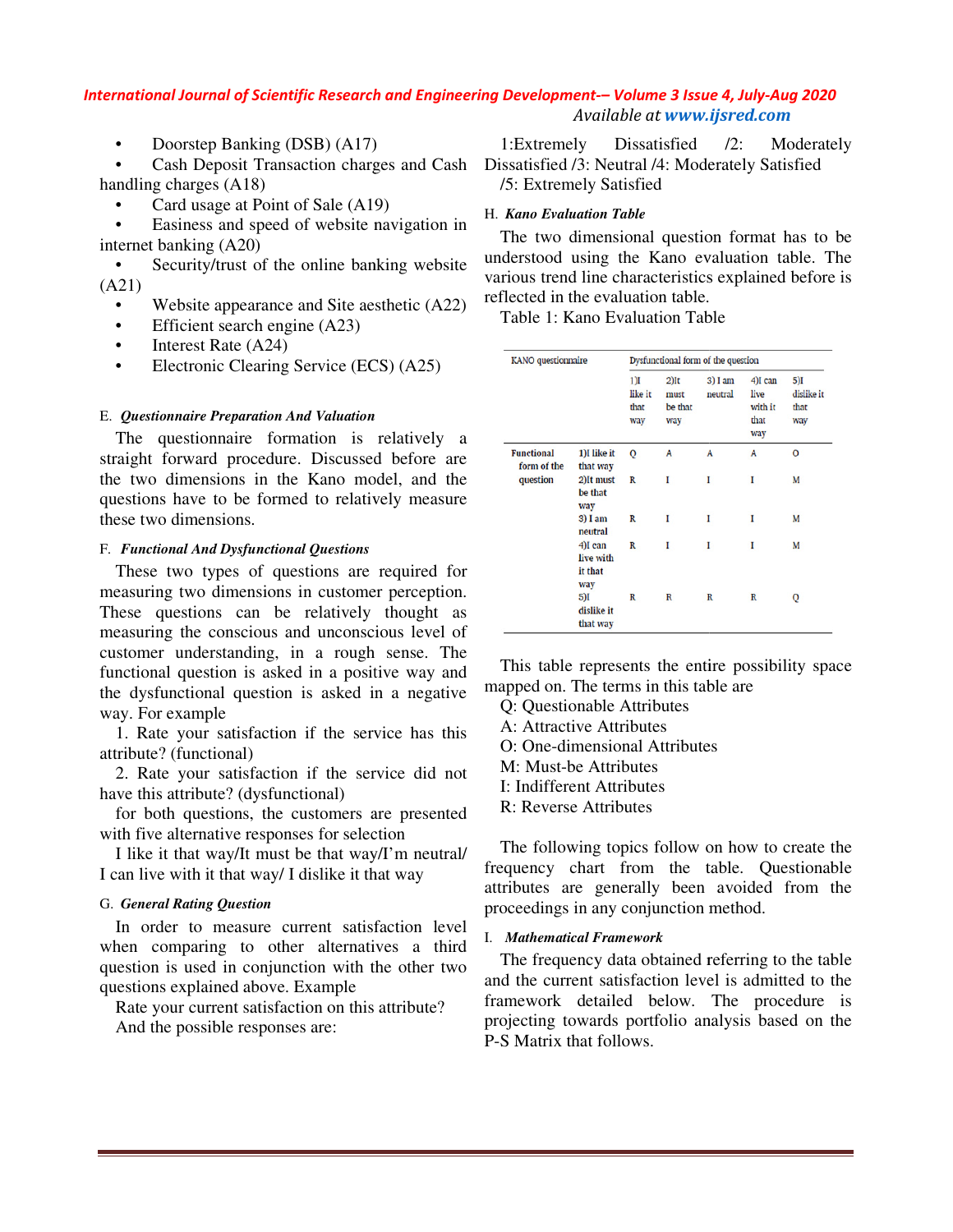Satisfaction Coefficient (S):

$$
Si = \frac{Qi + Ai}{Mi + Qi + Ai + Ii}
$$

Dissatisfaction Coefficient (D):

$$
Di = \frac{Mi + Qi}{Mi + Qi + Ai + Ii}
$$

Present Satisfaction Position (P):

$$
P = \frac{(S - D) \times (Max - L)}{Max - Min} + D
$$

Where

L is Mean satisfaction level

Max is Maximum Current Satisfaction Rating for the attributes

Min is Minimum Current Satisfaction Rating for the attributes

Potential Customer Satisfaction Index (PCSI) :

#### J. *P-S Matrix*

The two axes of the P-S matrix are represented by the current satisfaction rate (L) and the PCSI index. By constructing this portfolio matrix with two axes, we can understand the distribution of banking directed factors in retail banking activities. The characteristics of each factor can be reflected and strategic examination of their overall situation can be derived. The distribution analysis procedure based on the P-S matrix can generally be divided into four stages. The quadrants have the following labels: 'Nice,'where the PCSI index and L are both high; 'Careful,' where the PCSI index is high but L is low; 'Appropriate,' where the PCSI index is low but L is high; and 'Concerned,' where both the PCSI index and L are low. In the third stage, we check the distribution rate. By doing so, we can analyze the traits of the major factors in retail banking systems and create a distribution map by placing them on the matrix.[1] rent Satisfaction Rating for<br>
rent Satisfaction Rating for<br>
visfaction Index (PCSI) :<br>  $S - P$ <br>
S matrix are represented by<br>
ate (L) and the PCSI index.<br>
folio matrix with two axes,<br>
distribution of banking-<br>
il banking act ed factors in retail banking activities. The<br>teristics of each factor can be reflected and<br>gic examination of their overall situation can<br>erived. The distribution analysis procedure<br>on the P-S matrix can generally be divid in the internal statistical method of the internal stage, and the subsequent of the internal Catomer Satisfaction Rating for Figure 4.1 P-S Matrix Template<br>
in S. Maximum Current Satisfaction Index (PCSI) :<br>
Data collecti



## **VII. RESULTS AND DISCUSSION**

| Table 7.1: Data Series |
|------------------------|
|                        |

|                                                                                                                                                                                                             |                     |                         | Table 7.1: Data Series<br><b>FREQUENCY</b> |                      |                                    |                |                          |                                        |                |
|-------------------------------------------------------------------------------------------------------------------------------------------------------------------------------------------------------------|---------------------|-------------------------|--------------------------------------------|----------------------|------------------------------------|----------------|--------------------------|----------------------------------------|----------------|
| A<br><b>ATTRIBUTES</b>                                                                                                                                                                                      | O                   | M                       | Q                                          | R                    |                                    |                |                          | <b>PCSI</b>                            | <b>RANK</b>    |
| A1                                                                                                                                                                                                          | $6 \mid$            | 5                       | $\mathbf{1}$                               | $\vert 0 \vert$      | $\overline{0}$                     |                |                          | 23 2.85714286 0.06632653               | 13             |
| A2                                                                                                                                                                                                          | 9                   | $\overline{11}$         | 7                                          | $\vert 0 \vert$      | $\boldsymbol{0}$                   |                |                          | 8 3.91428571 0.04163265                | 18             |
| A <sub>3</sub>                                                                                                                                                                                              | 15                  | 13                      | $\overline{2}$                             | $\bf{0}$             | $\bf{0}$                           | $\mathsf{S}$   | 4.4                      | 0.26                                   | 1              |
| A <sub>4</sub>                                                                                                                                                                                              | $\overline{7}$      | $6 \overline{6}$        | $\bf{0}$                                   | $\bf{0}$             | $\overline{0}$                     |                | 22 3.94285714 0.09428571 |                                        | 8              |
| A5                                                                                                                                                                                                          | 5                   | $\overline{\mathbf{3}}$ | ĺ                                          | $\bf{0}$             | 6 <sup>1</sup>                     |                |                          | 20 2.91428571 0.06600985               | 14             |
| A <sub>6</sub>                                                                                                                                                                                              | 6                   | 24                      | $\overline{3}$                             | $\bf{0}$             | $\vert 0 \vert$                    | $\overline{2}$ |                          | 4.8 0.07714286                         | 10             |
| A7                                                                                                                                                                                                          | 5                   | 15                      | $6 \mid$                                   | $\bf{0}$             | $\boldsymbol{0}$                   | $\overline{9}$ |                          | 4.2 -0.0209524                         | 20             |
| A <sub>8</sub><br>A <sub>9</sub>                                                                                                                                                                            | 3<br>$\overline{3}$ | 10<br>10                | $6\overline{6}$<br>$6 \mid$                | 0<br>$\overline{0}$  | 1<br>1                             |                | 15 3.05714286 -0.0453782 | 15 3.37142857 -0.0523109               | 24<br>23       |
| A10                                                                                                                                                                                                         | 5                   | $\overline{2}$          | 3                                          | $\bf{0}$             | $\boldsymbol{0}$                   |                |                          | 25 3.22857143 0.04244898               | 17             |
| A11                                                                                                                                                                                                         | 12                  | 13                      | 3                                          | $\bf{0}$             | $\vert 0 \vert$                    |                |                          | 3.6 0.16714286                         | $\overline{c}$ |
| A12                                                                                                                                                                                                         | $\overline{2}$      | 4                       | $\overline{4}$                             | $\overline{0}$       | $\vert 0 \vert$                    |                | 25 3.34285714 -0.0255782 |                                        | 22             |
| A13                                                                                                                                                                                                         | 6                   | 17                      | $\overline{2}$                             | $\bf{0}$             | $\bf{0}$                           |                |                          | 10 4.17142857 0.06693878               | 12             |
| A14                                                                                                                                                                                                         | $\mathbf{1}$        | $\mathbf{1}$            | $\mathbf{1}$                               | $\bf{0}$             | $\vert$                            |                | 32 3.25714286            |                                        | 19             |
| A15                                                                                                                                                                                                         | 11                  | 18                      | 5                                          | $\bf{0}$             | $\bf{0}$                           |                |                          | 4.6 0.14857143                         | 4              |
| A16                                                                                                                                                                                                         | $\mathbf{1}$        | 31                      | $\overline{2}$                             | $\bf{0}$             | $\overline{0}$                     |                |                          | 14.68571429 -0.0240816                 | 21             |
| A17                                                                                                                                                                                                         | 5                   | $\bf{0}$                | $\overline{0}$                             | $\bf{0}$             | $\vert 0 \vert$                    |                | 30 3.22857143 0.0877551  |                                        | 9              |
| A18                                                                                                                                                                                                         | $\overline{3}$      | $\overline{2}$          | $\overline{0}$                             | $\mathbf{1}$         | 7                                  | 22             |                          | 3 0.07407407                           | 11             |
| A19                                                                                                                                                                                                         | 6                   | 23                      | $\overline{4}$                             | $\bf{0}$             | $\overline{0}$                     |                |                          | 2 4.94285714 0.05387755                | 15             |
| A20                                                                                                                                                                                                         | 11                  | $6 \overline{6}$        | $\overline{5}$                             | 0                    | $\bf{0}$                           |                |                          | 13 3.85714286 0.10612245               | $\overline{7}$ |
| A21                                                                                                                                                                                                         | 3                   | $\bf{8}$                | 11                                         | $\overline{0}$       | $\vert 0 \vert$                    |                |                          | 13 4.08571429 -0.1589116               | 25             |
| A22                                                                                                                                                                                                         | 10 <sup>1</sup>     | $\overline{7}$          | $\bf{0}$                                   | $\bf{0}$             | $\bf{0}$                           |                |                          | 18 3.91428571 0.13061224               | 5              |
| A23                                                                                                                                                                                                         | $\overline{7}$      | $6 \overline{6}$        | 3                                          | $\bf{0}$             | $\vert 0 \vert$                    |                |                          | 19 3.77142857 0.04408163               | 16<br>6        |
|                                                                                                                                                                                                             |                     |                         |                                            |                      |                                    |                |                          |                                        | 3              |
| A24<br>A25<br>Based on statistics the attribute classification is<br>Attractive: A3, A25<br>One-dimensional: A2, A6, A7, A11, A13, A15,<br>16, A19, A24<br>Indifferent Attributes: A1, A4, A5, A8, A9, A10, | 10<br>13            | 18<br>10                | $\overline{2}$<br>5                        | $\bf{0}$<br>$\bf{0}$ | $\vert 0 \vert$<br>$\vert 0 \vert$ |                |                          | 53.02857143 0.11591837<br>4 0.15238095 |                |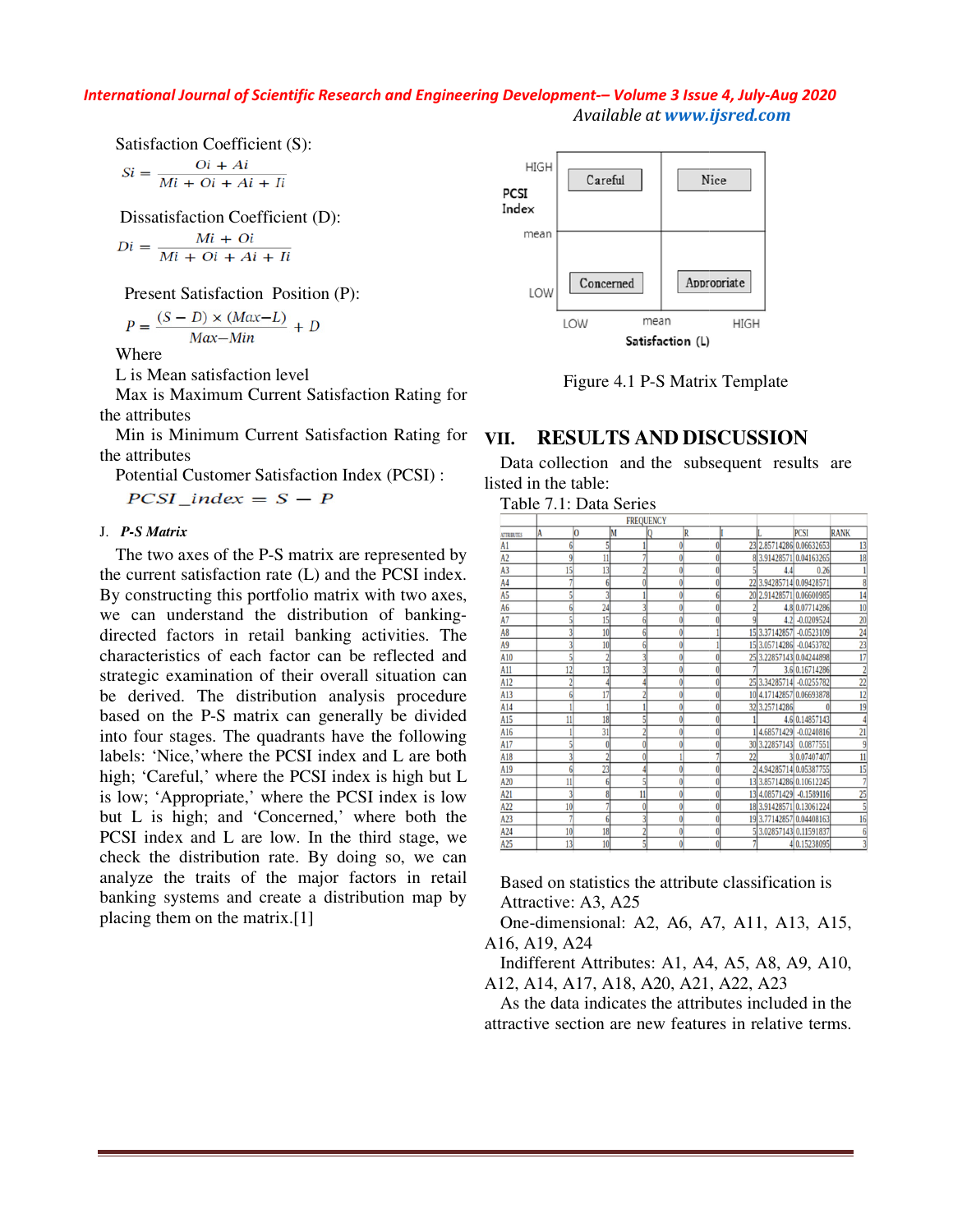Also, these have a large possible improvement schemes that can be implemented. And as the functionality of the attractive attributes increases, it produce an exponential increase in customer satisfaction. The indifferent list can include various obsolete attributes which need to be investigated further.

#### A. *P-S Matrix*

When the registered data is analyzed using the mathematical framework described, the following P-S matrix is obtained.



## Figure 7.1 P-S Matrix Plot

The P-S Matrix stratified the attributes into four major quadrants. The numbers corresponding to the points are the ranks allotted for attributes. The implications and the portfolio recommendations vary as to how each of the attributes falls into any of these categories. The portfolio suggestions and the analysis is according to the sub identifiable in each of the attributes. Various financial records, trusted news feeds, technology analysis, etc are the basis of decomposition of the attributes.

Nice attributes:

Internet Banking, Electronic Clearing Service (ECS), IMPS Fund Transfer, Website Appearance and Site Aesthetics, Easiness and Speed of Website Navigation in Internet Banking, Cheque Book/Leaves, Debit Card, Locker Facility

Automatic Teller Machine, Interest Rate Level, Doorstep Banking (DSB), Cash Deposit Transaction Charges and Cash Handling Charges, YonoSBI : Mobile Banking, Restricted Free Cash Withdrawals

Concerned:

Frontline Staff Responsiveness, International Transaction Charges, Insurance Cover Level on Bank Deposits, Responsiveness in Lodged Complaints, Responsiveness in Seeking Product and Rate Information Automatic Teller Machine, Interest Rate Level,<br>Doorstep Banking (DSB), Cash Deposit<br>Transaction Charges and Cash Handling Charges,<br>YonoSBI : Mobile Banking, Restricted Free Cash<br>Withdrawals<br>Concerned:<br>Frontline Staff Respo

Appropriate:

Debit Card Usage at Point Of Sale, Search Engine, Prompt Transaction Alerts, One Time Password(OTP) Responsiveness, UPI: BHIM SBI Pay, Security/Trust of the Online Banking Website

The quadrant division of the attributes is the second stage of the study process. It is discussed above how each of the quadrants needs to be treated for the best results with minimum effort. Most companies use this segregation method as this for the best results with minimum effort. I<br>companies use this segregation method as<br>process is simple and has high-reliability index.

## B. *Portfolio Recommendations*

ible improvement Careful attributes:<br>
the And as the Automatic Teller<br>
iblues increases, it Doorstep Banking<br>
ase in customer Transaction Charges<br>
concerned: Frontline Staff<br>
malyzed using the Transaction Charges<br>
ed, the In the 'Nice' sector, current satisfaction is high, and the future satisfaction improvement range is high when factors are consistently satisfied. The factors in this sector require continuous management and results must be maintained to prevent the decrease of current satisfaction. In internet banking, SBI uses software framework from TCS BaNCS. When the market vendors are investigated for alternative software vendors we can see various high-quality vendors present. The only hindrance in forward is the change over time and the security scrutiny procedures. ECS which Maintained by National Automated Clearing House can indulge in many possible technological upgrades. National Payment Corporation of India operates the National Financial Switch (NFS). Cheque Book clearance can also be improved by upgrading NFS. In the case of debit cards, various payment gateways alternatives can be sought. In the 'Nice' sector, current satisfaction is high,<br>d the future satisfaction improvement range is<br>gh when factors are consistently satisfied. The<br>ctors in this sector require continuous<br>anagement and results must be maint see various high-quality vendors present. The only<br>hindrance in forward is the change over time and<br>the security scrutiny procedures. ECS which<br>Maintained by National Automated Clearing House he National Financial Switch<br>bok clearance can also be impro<br>NFS. In the case of debit cards,<br>tteways alternatives can be sought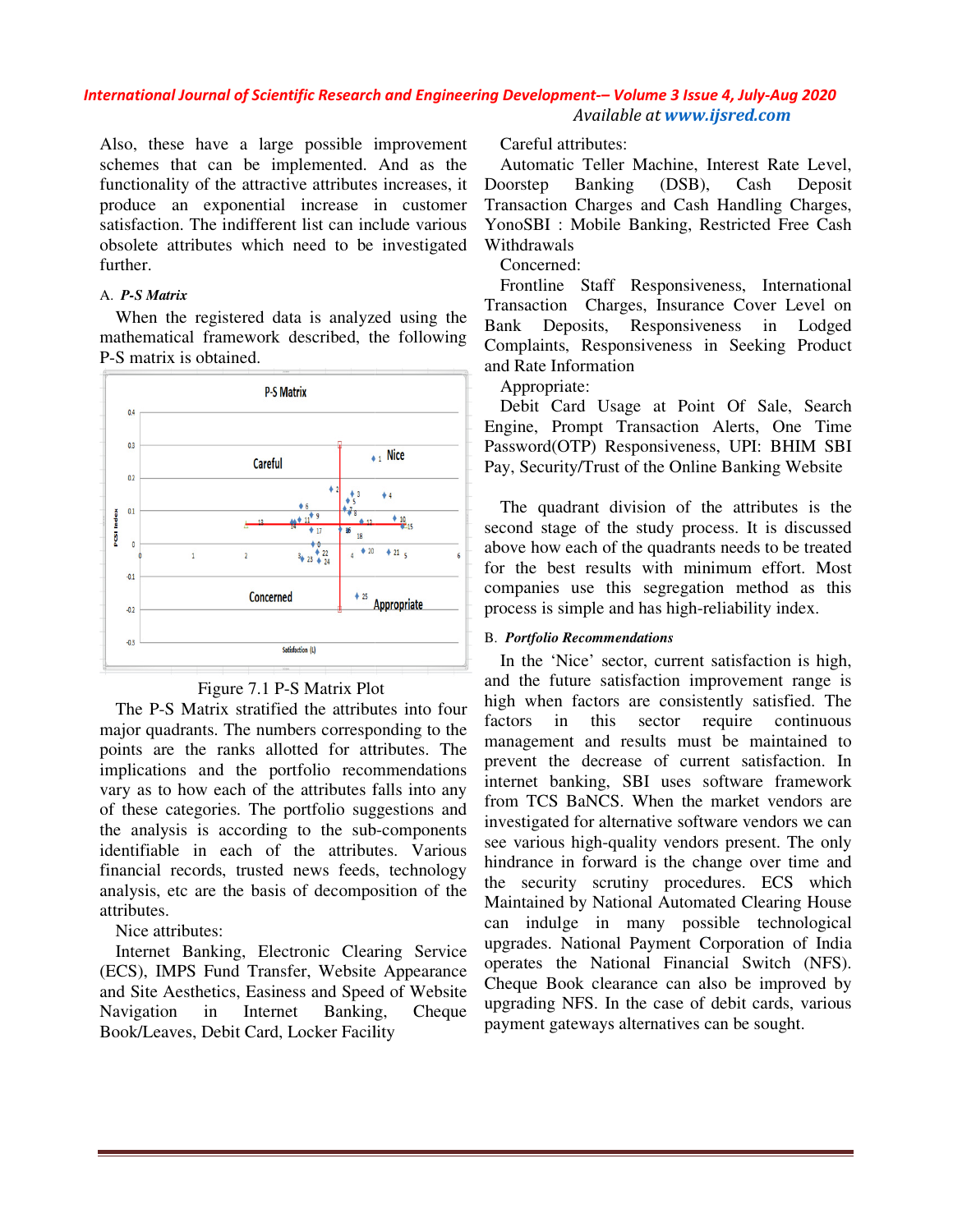The current satisfaction of participants in the Careful area is low, but the satisfaction improvement range is high when the needs of participants are satisfied. In the case of ATM, huge variants on machine vendors are ready, also the software user interfaces up-gradation can be a fine area to drastically improve customer satisfaction. The interest level is not so flexible, it is subjected to RBI regulations. Doorstep banking utility can be constrained in rural areas due to the lack of popularity. Cash Handling Charges is having a negative perception from customers.

The importance of the front line staff is in a decreasing trend. Electronic alternatives within the bank branch is observed to be faster than normal. Complaints Management System needs an upgrade and reliable integration of the complaints redressal with upper management is suggested.

## **VIII. CONCLUSIONS**

Kano model and the conjunction PCSI tool has the reliability accounting to the two-dimensional data inquisition template. Market introduction of a novel functional service attribute or customer perception of the existing attributes can be carried out through Kano and its conjunction tools in high accuracy. The result of the study indicates the necessity of financial service perception of the customer and its assimilation is of primal importance for the continued sustainability in the sector. This conclusion is based on the recent diversification of the monitory transaction infrastructure by the introduction of Payment banks, digital wallets, etc. by Reserve Bank Of India. The increasing agility of digital monitory infrastructure is a boon and curse to the fiat currency economy.

The economic activities in a nation is roughly translated to the GDP and interns reflect on the productivity of the monitory credit " loan interest level". If the focus of the financial service providers and banks concentrate solely on the payment transactions besides the capability of providing risk embedded credits, there is a good chance of dissolution of the old legacy systems. And they may be replaced by cryptography-based decentralized

monitory infrastructure which has a higher payment transaction fluidity and security. This translates to parallel economies outside of the bureaucratic systems which is not suitable for the sustainability of country. This study aims to make the legacy banking infrastructure and portfolio optimized by reflecting on the customer perspective on different attributes.

## **IX. LIMITATIONS AND FUTURE SCOPE**

The study can be extended by a second-stage survey on the decomposed attributes which can further sort priorities on the sub-attribute portfolio analysis. This decomposition of the existing attributes requires extensive literature investigation regarding the papers published in specific areas. This sample size drawn from a geographically and economically homogeneous population can cause perception bias. The diversification of the customer base by geographical diversification is suggested. The questionnaire response registration process is a very tedious process. The survey completion requires substantial time from participating customers. This study data along with the various other types of financial organizations data mentioned before can extend the survey scope

## **ACKNOWLEDGMENT**

This study have been supported by continued guidance form Dr.Sunil D T. So at this time of completion I would like to thank for his enduring support. And also extend thanks to all faculties in department.

## **REFERENCES**

- [1] Yongyoon Suh (2019) ,Analyzing the satisfaction of universityindustry cooperation efforts based on the Kano model: A Korean case.
- [2] ReetiAgarwal , SanjayRastogi , AnkitMehrotra (2009), Customers' perspectives regarding e-banking in an emerging economy<br>Mohsen Mazaheri Asad Naimialsadat Mohaierani Mohammad
- [3] Mohsen MazaheriAsad, NajmialsadatMohajerani, Nourseresh(2016), Prioritizing Factors Affecting Customer Satisfaction in the Internet Banking System Based on Cause and Effect Relationships
- [4] Sahar Tahanisaz , Sajjadshokuhyar (2020), Evaluation of passenger satisfaction with service quality: A consecutive method applied to the airline industry
- [5] Young-JinSeo, Ki-Hyun Um(2019), The asymmetric effect of fairness and quality dimensions on satisfaction and dissatisfaction: An